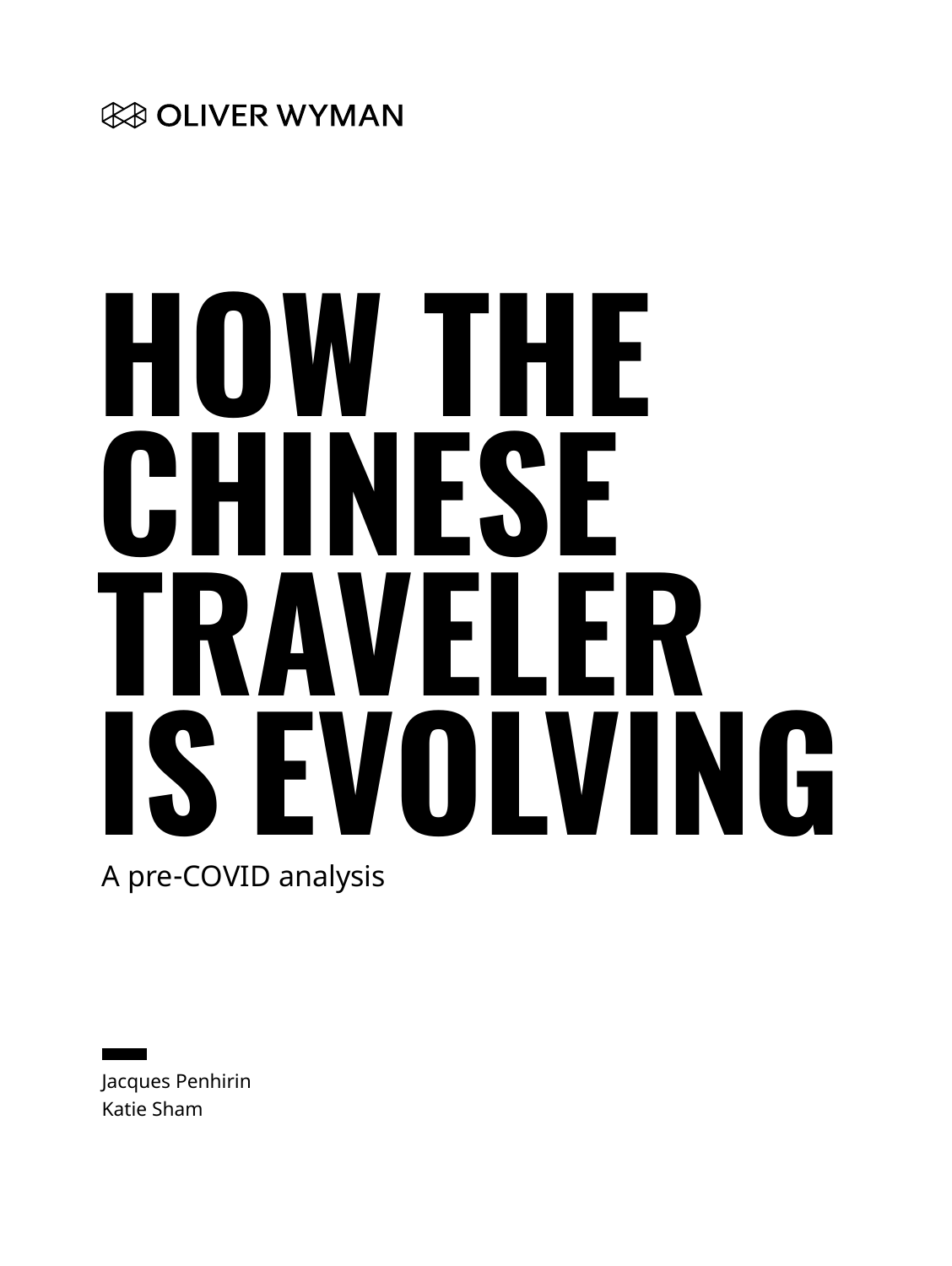Over the past decade, Chinese travelers have played an increasingly important role in global tourism. Alongside the continuous surge in numbers since our inaugural survey in 2016, Chinese travelers have exhibited dramatic changes in terms of their travel behavior, preferences, and spending. As Chinese travelers are a key source of revenue for many industries, including Retail and Consumer Goods, Leisure, Hospitality, and Transportation, it is imperative to understand their spending preferences in detail. To get a more complete picture, Oliver Wyman conducted a survey of 2,000 Chinese consumers who had travelled abroad in the past year.

In 2019, Chinese travelers were a key driving force of global tourism in terms of both numbers and spending. During the year, Chinese travelers accounted for 10 percent of global outbound travelers, and they contributed to 16 percent of global travel expenditure, generating outbound travel expenditure of \$245 billion. Travelers from the Chinese Mainland have been vital to the respective tourism of the Hong Kong SAR and Macau SAR, representing more than 70 percent of inbound travelers and 80 percent of tourism spending. Chinese outbound travelers have also had significant positive impacts on the travel industries of several Asian countries and regions, such as Korea, Vietnam, Japan, and Thailand, to name a few, contributing between 25 and 40 percent of the travel spending within each of these places.



#### **Exhibit 1. Chinese travelers are a key driver of global tourism**

Chinese mainland travelers as a percent of total inbound travelers

**Chinese mainland travelers' spend as a percent of total travel spend (estimated)** 

Source: CEIC, Government databases, news articles, World Travel and Tourism Council, Statista, Oliver Wyman analysis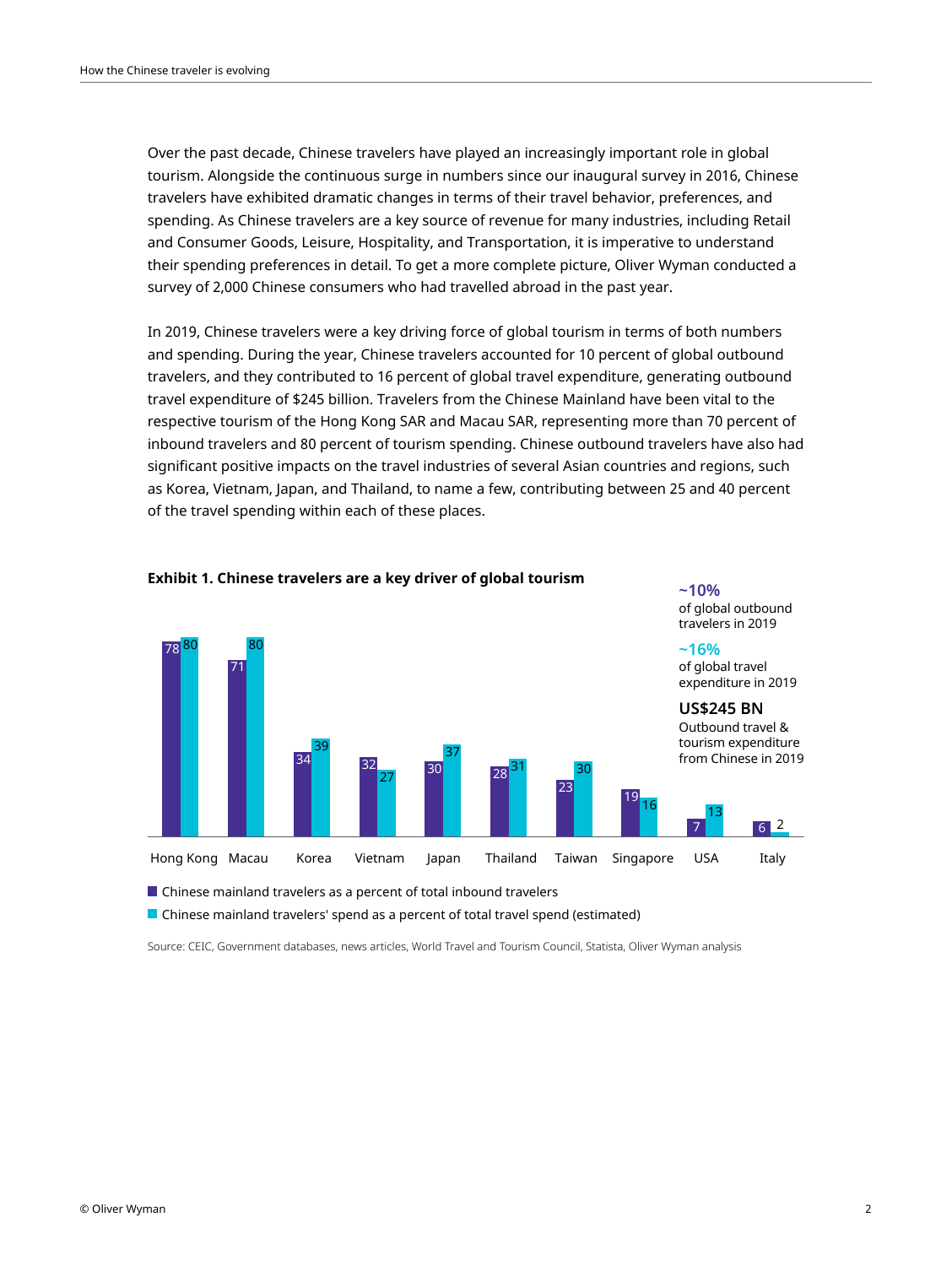In 2019, Chinese travelers made a total of around 6.2 billion trips, an increase of 8 percent compared to 2018. The continuing growth was driven by rising disposable incomes, more affordable travel options, and the rapid expansion of online travel agencies.

The vast majority of the trips were domestic. In fact, six billion trips were domestic and only 0.2 billion trips were outbound. In addition, the growth of domestic travel has been outpacing outbound travel, growing at a rate of 8 percent versus 4 percent.



**Exhibit 2. Steady annual growth trips made by Chinese travelers**

Source: CEIC, Government databases, World Tourism Organization, Statista, Oliver Wyman analysis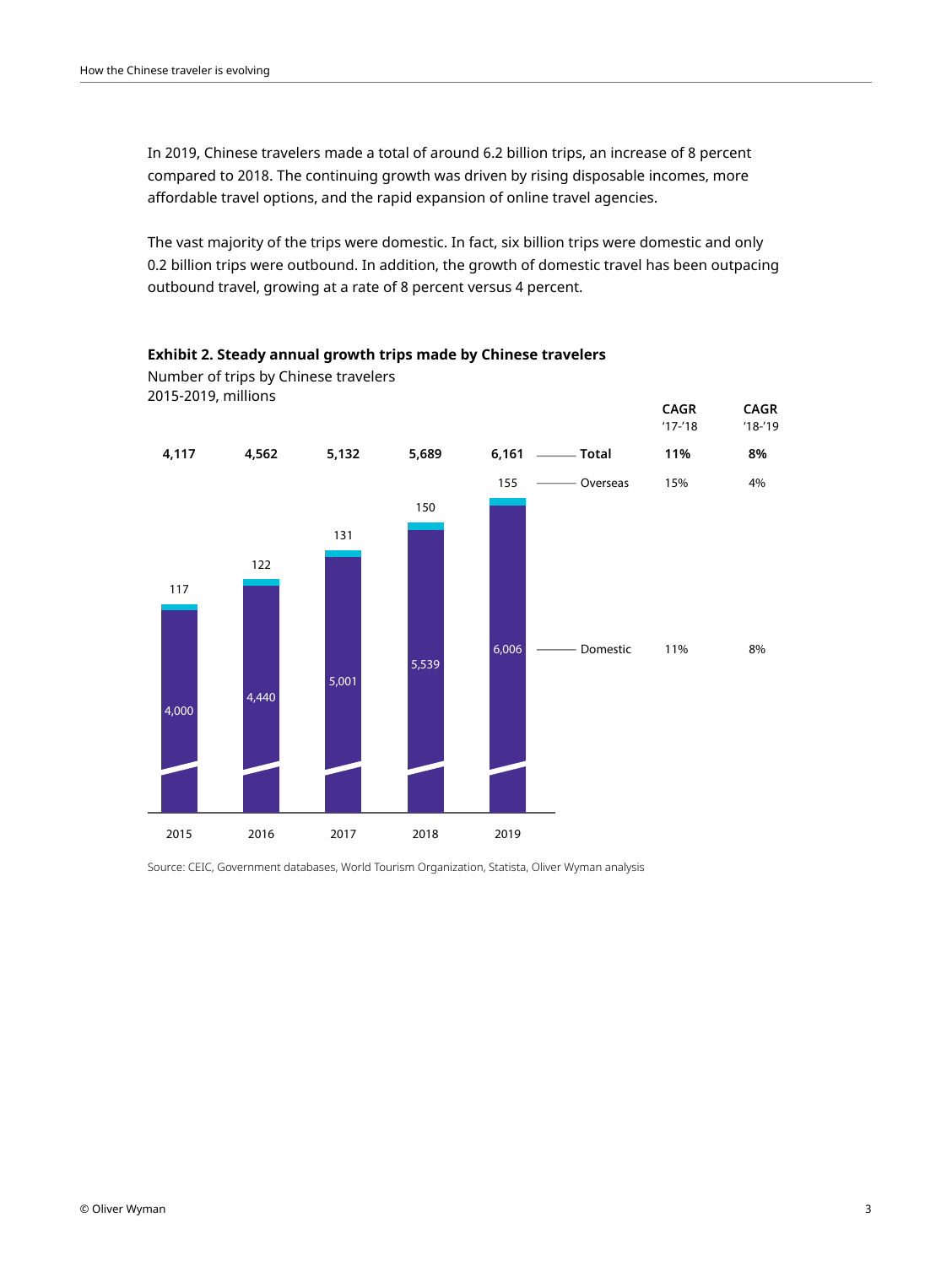Outbound travel has benefited from the continuous relaxation of travel policies. As of January 2020, 71 countries had implemented visa-free or visa-on-arrival access to Chinese citizens.

The wider adoption of Chinese mobile payment options around the globe has also made outbound travel easier. As of February 2019, 54 markets, including 28 in Europe and 22 in Asia, had begun accepting Alipay payment options.

#### **Exhibit 3. Significant efforts globally to attract Chinese travelers**



1. As of Jan, 2020 Source: Henley Passport Index, Business Insider, News articles, Oliver Wyman analysis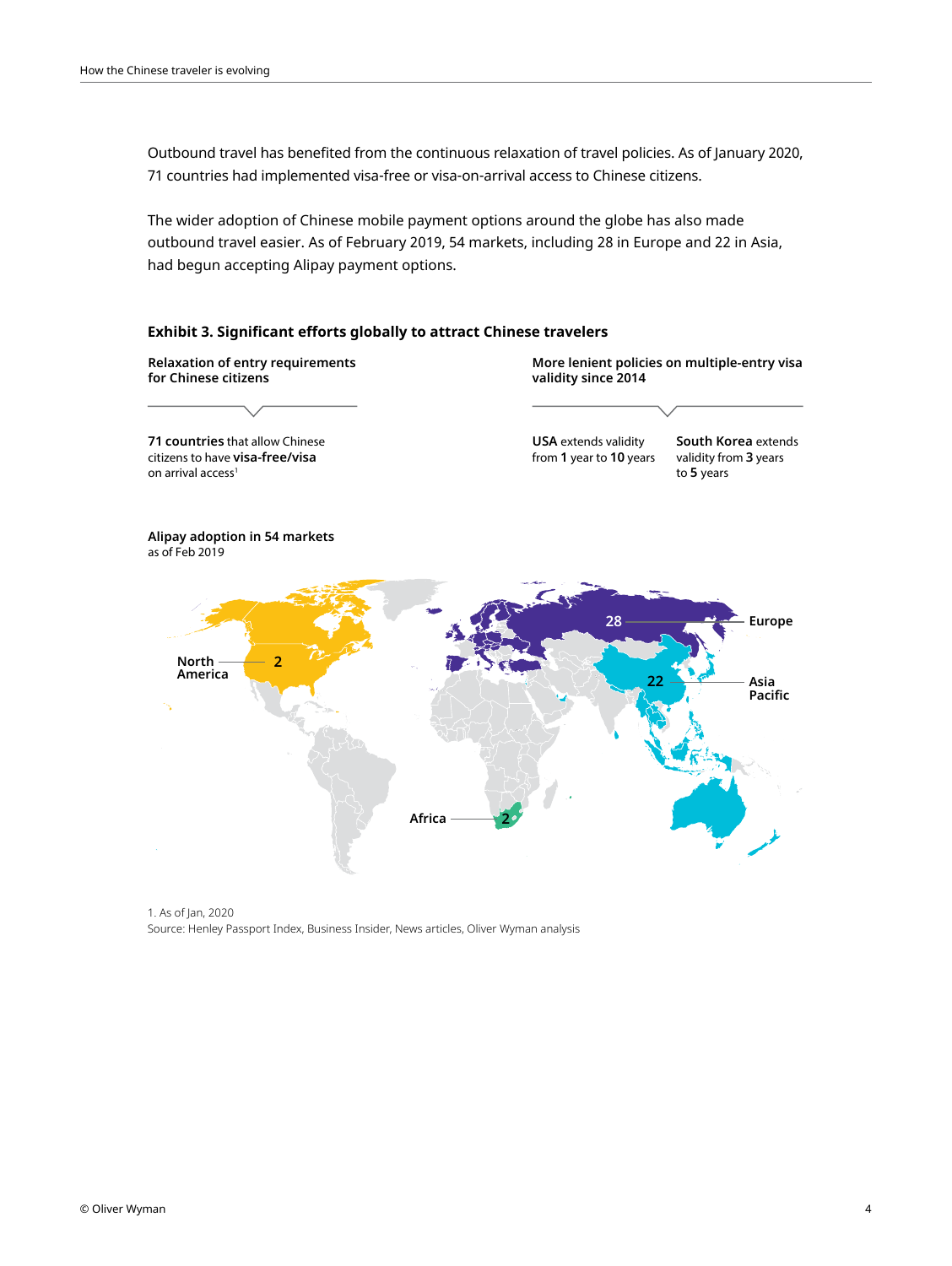In terms of the selection of outbound destinations, traditionally popular destinations among Chinese travelers, such as Hong Kong and the US, saw sharp declines in tourist numbers in 2019. This was mainly due to the intense political climate existing in these locations. Hong Kong's inbound travelers from Chinese Mainland dropped by 14 percent year-on-year due to the social unrest there in the second half of 2019. Meanwhile, the number of trips to the US shrank by 5 percent year-on-year as a result of Sino-US trade tensions. Separately, Japan and Korea retained their popularity as top outbound destinations for Chinese travelers in 2019.



**Exhibit 4. Political considerations impacted the selection of outbound destinations**

Top 8 outbound destinations, where percentage of respondents had visited. Number of respondents, N=2000

Question: Which of the following countries have you visited in the past 12 months? Source: Chinese Traveler Survey, November 2018 & 2019, Oliver Wyman analysis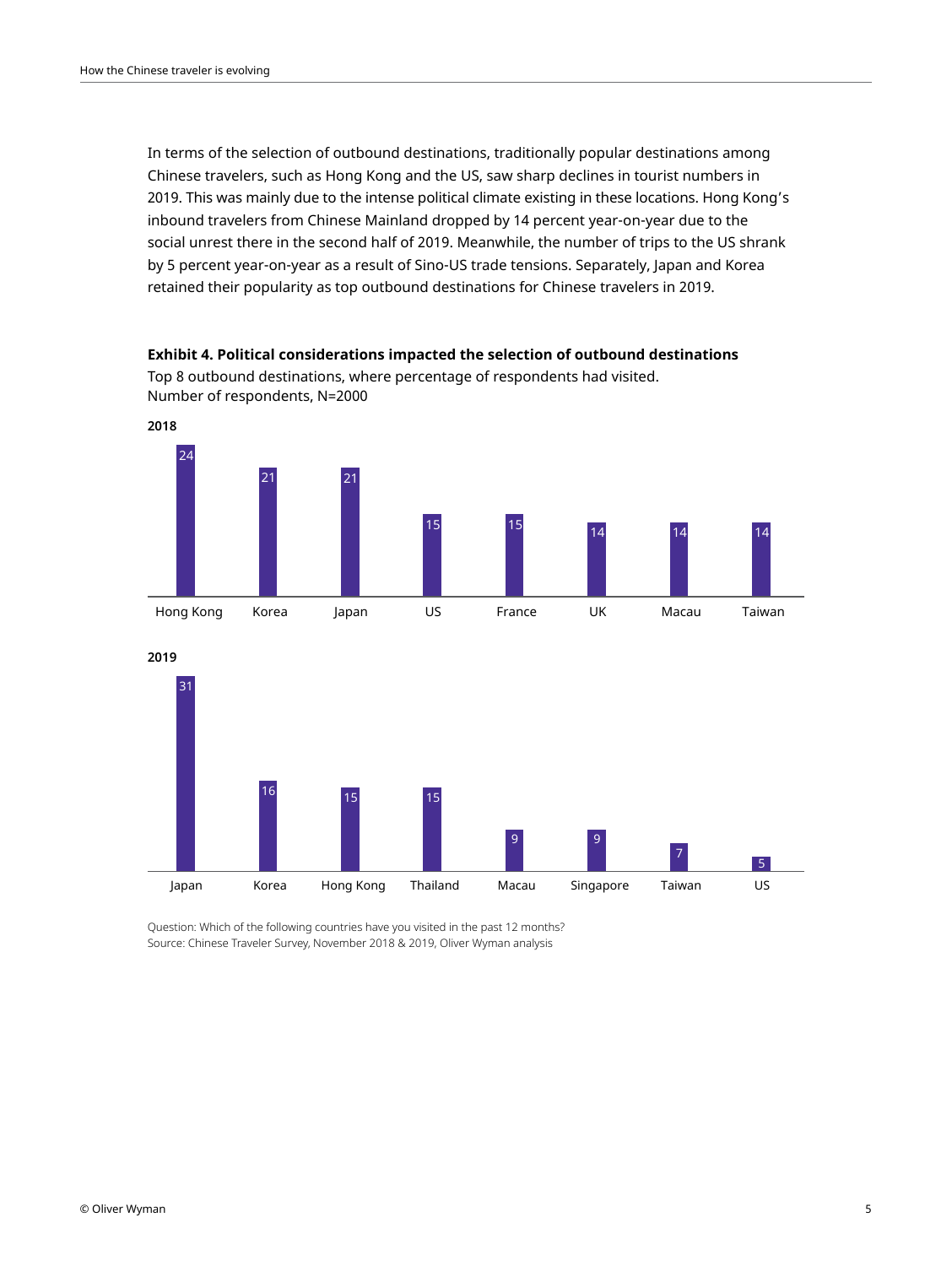For domestic travel destinations, while key Tier 1 cities, namely Beijing, Guangzhou, and Shanghai, have remained top domestic destinations, Chinese travelers' preferences in terms of domestic travel themes have started shifting from metropolitan sightseeing to enjoying nature. Leisure explorations to Chongqing, Yunnan, and Sichuan ranked as top domestic travel themes in 2019, followed by those to preserved water towns in Jiangsu and Zhejiang, which are within accessible driving distance from Shanghai.



**Exhibit 5. Percentage of top domestic destinations 2019 dominated by Tier 1 cities** Number of respondents, N=2000

Question: Which of the following cities have you visited in the past 12 months? Source: Trustdata, Chinese Traveler Survey, November 2019, Oliver Wyman analysis

#### **Exhibit 6. Domestic travelers increasingly prefer enjoying nature**

Percentage of preferred themes for domestic travel. Number of respondents, N=2000



Question: What destination themes/ styles do you prefer for domestic travel? Source: Chinese Traveler Survey, November 2019, Oliver Wyman analysis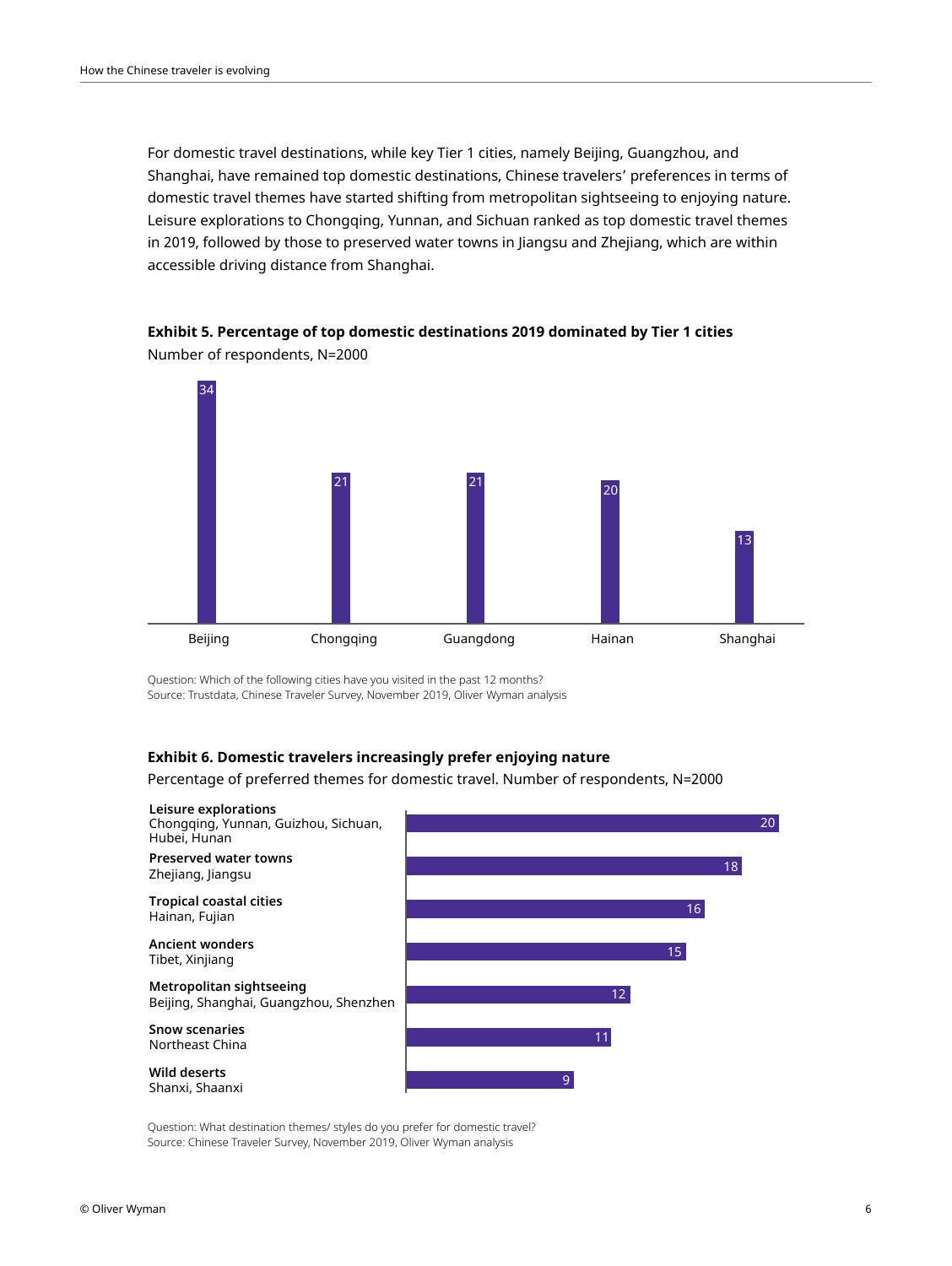In terms of the key decision factors for selecting travel destinations, scenery ranked first for both domestic and outbound travel. While dining experiences and child/family friendliness were also important for the travelers making domestic trips, local culture/history and value for money were the other main priorities for the travelers making outbound trips.

Chinese travelers are big spenders, averagely spending RMB14,000 on each outbound trip and RMB9,000 on each domestic trip. During their outbound trips, Chinese travelers show a high willingness to spend on shopping, with their shopping budgets often matching the combined amount they spend on accommodation, flight tickets, meals, and sightseeing. While domestic travelers also have large shopping budgets, these are proportionally not as large as they are for outbound travelers.

**Exhibit 7. Domestic travelers want family-friendly destinations with good scenery and dining** Key decision factors for travel destination, weighted score

|   | <b>Outbound travel</b>                                 |     | <b>Domestic travel</b>                                 |     |
|---|--------------------------------------------------------|-----|--------------------------------------------------------|-----|
|   | Scenery                                                | 5.0 | Scenery                                                | 5.0 |
| 2 | Local culture and history                              | 2.6 | Dining                                                 | 3.1 |
| 3 | Value-for-money                                        | 2.4 | Child-/Family-friendliness                             | 2.7 |
|   | Online popularity                                      | 2.2 | Value-for-money                                        | 2.6 |
|   | Dining                                                 | 2.2 | Local culture and history                              | 2.4 |
| 6 | Child-/Family-friendliness                             | 2.1 | Online popularity                                      | 2.4 |
| 7 | Themes (e.g. Film scenes)                              | 1.6 | Themes (e.g. Film scenes)                              | 1.6 |
| 8 | Shopping                                               | 1.4 | Activities and sports<br>(e.g. Skiing, Golf, Concerts) | 1.5 |
| 9 | Activities and sports<br>(e.g. Skiing, Golf, Concerts) | 1.4 | Shopping                                               | 1.2 |

Question: What do you look for in a tourist destination? (Top 3) Source: Chinese Traveler Survey, November 2019, Oliver Wyman analysis

#### **Exhibit 8. Chinese travelers are big spenders on traveling and shopping**

Average spend per capita per trip, RMB



Question: What was your average spending in this trip (in RMB)? Source: Chinese Traveler Survey, November 2019, Oliver Wyman analysis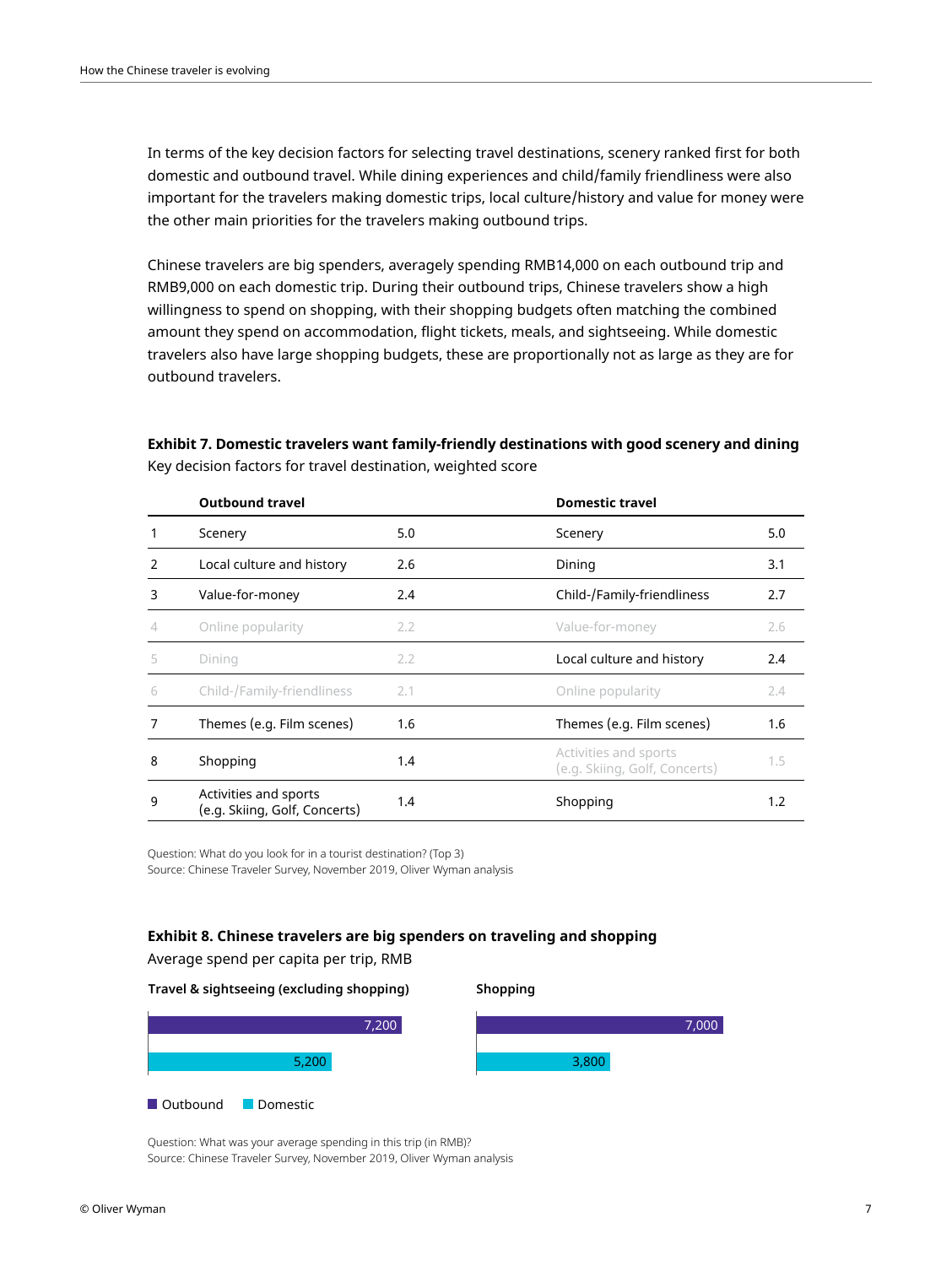In terms of booking flights, local booking agencies dominate the market. C-trip and official airline websites are the most common channels through which Chinese travelers book their flights, for both overseas and domestic trips. Closely following these travel-booking resources are Fliggy and Qunar, with Fliggy being more preferred for outbound travel and Qunar more preferred for domestic travel.

For accommodation booking, C-trip is still the most popular booking channel for both overseas and domestic trips. For domestic trips, while Qunar ranks second, Meituan has been gaining market share and is now the third most popular option.

#### **Exhibit 9. Local players dominate the market for booking flights**

**Percentage of outbound transport booking** Respondents' top 3 choices



#### **Percentage of domestic transport booking** Respondents' top 3 choices



Question: Where do you book your flight mostly? Source: Trustdata, Chinese Traveler Survey, November 2019, Oliver Wyman analysis

#### **Exhibit 10. C-trip dominates hotel bookings and Meituan is gaining domestic market share**







**Percentage of domestic hospitality booking**



Question: Where do you book your stays mostly?

Source: Trustdata, Chinese Traveler Survey, November 2019, Oliver Wyman analysis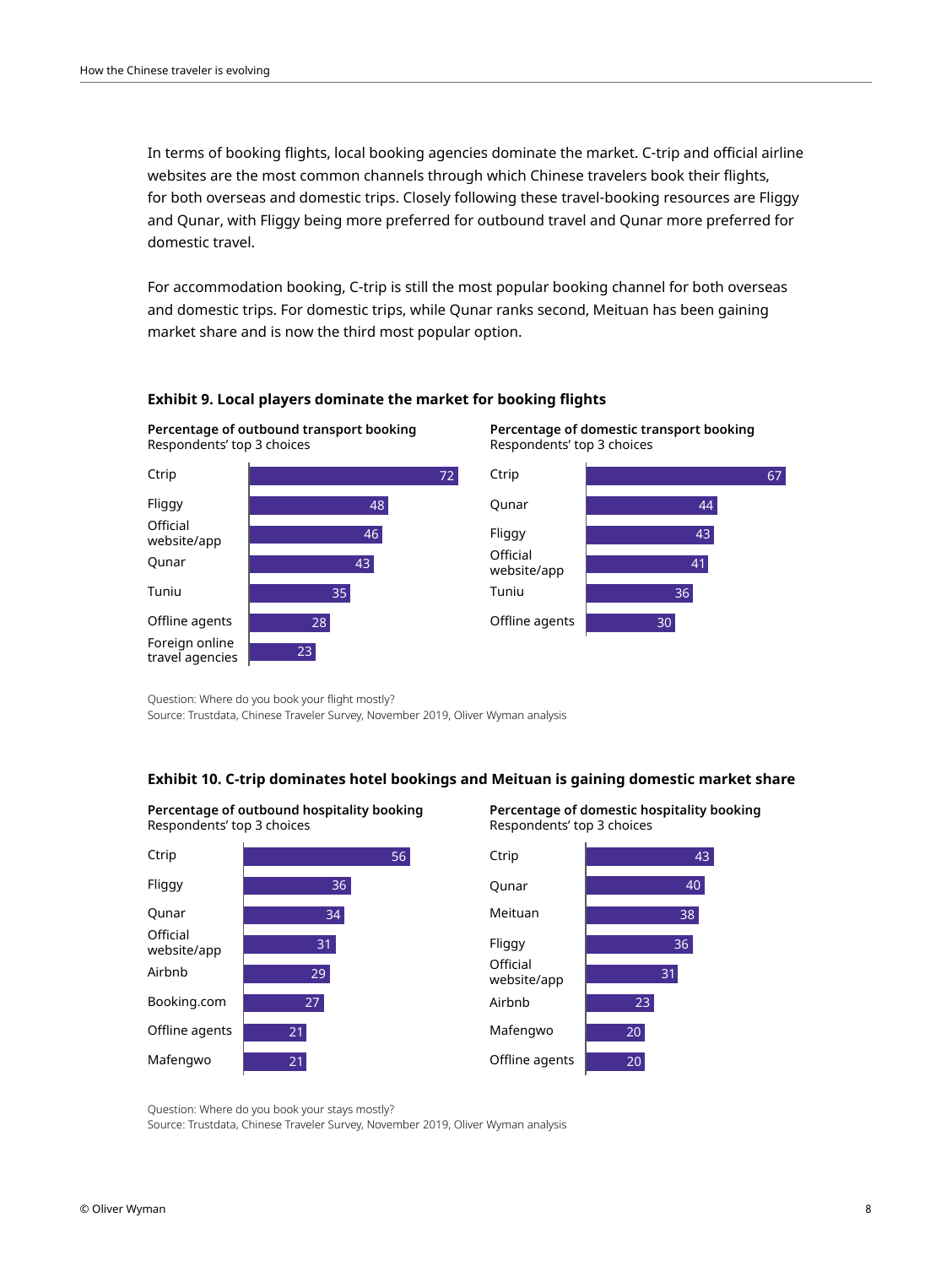Chinese travelers are increasingly traveling with a special purpose in mind. Two out of three survey respondents said that they have plans to travel for a particular purpose over the next 12 months, with 39 percent planning special sightseeing trips, such as African safaris. Meanwhile, 36 percent are planning sports-related trips, such as for diving, skiing, and hiking, and 32 percent said they would enjoy a photography tour.

Chinese travelers also wish to place an increasing emphasis on unique local activities and experiences. Survey respondents indicated that they would prefer to try local cuisine and stay in boutique hotels. Compared to 2018, more people learned about specialty travel agencies in 2019. However, the adoption rate is still slow, with less than 1 percent of respondents having previously used such services.

Chinese travelers are hungry for social media worthy moments. On average, they post four times as often on their social-media travel moments when they are on their trips. WeChat is still the most popular social media platform, followed by Weibo, Qzone, and Tiktok.

Chinese travelers value convenience very much. They prefer using the Dianping app to look for food and tourist attractions, and Alipay or WeChat to pay for their purchases. Furthermore, they appreciate it when Chinese signage is posted at overseas tourist destinations.



#### **Exhibit 11. Chinese travelers are hungry for social media worthy moments**

Questions: On which social media platform(s) did you post about your last trip? Source: Chinese Traveler Survey, November 2018 and 2019, Oliver Wyman analysis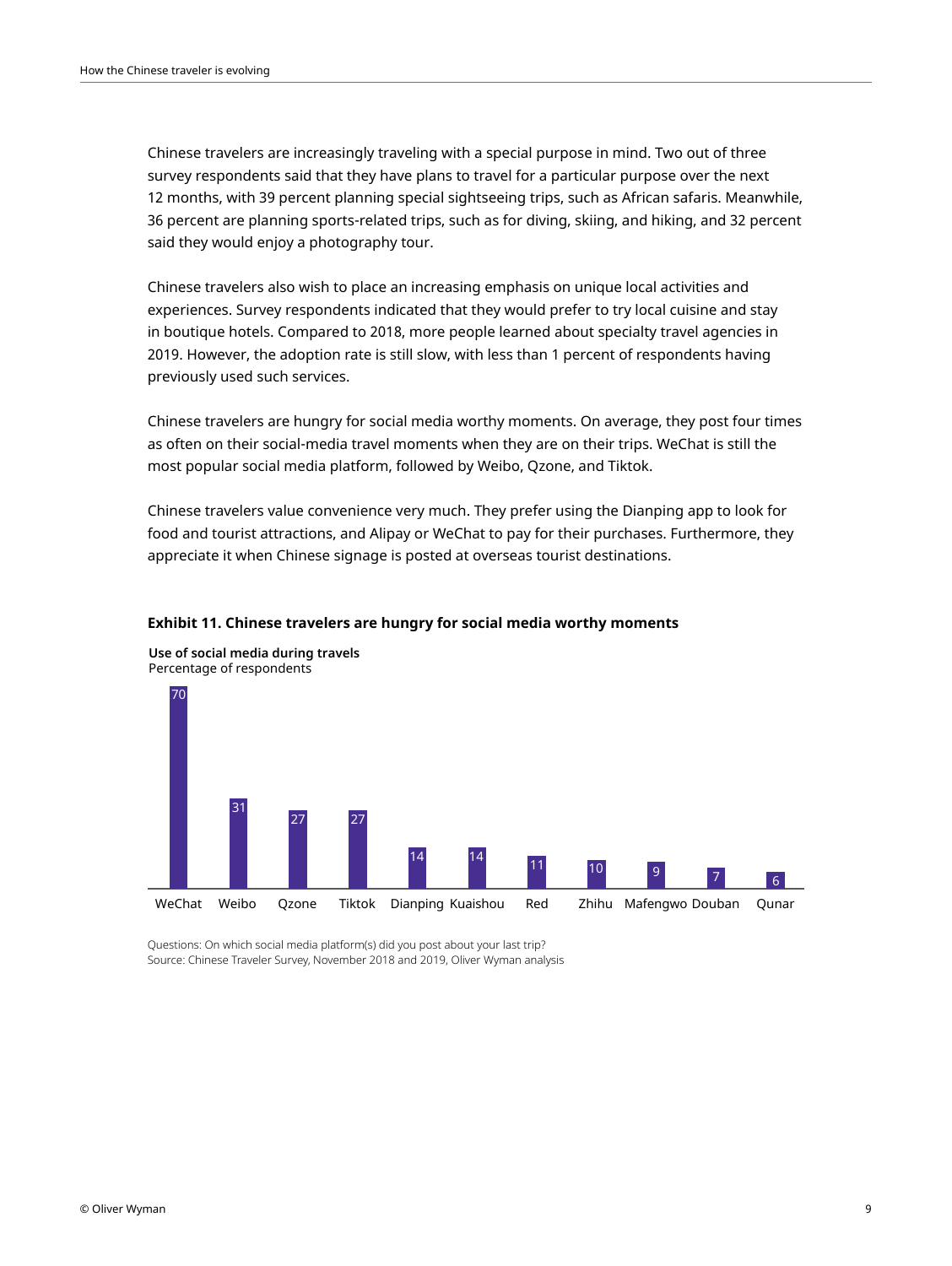## **TRAVELERS FROM DIFFERENT TIER CITIES EXHIBIT DIFFERENT PREFERENCES**

In general, family trips are more common during domestic travel, while travelling with partners or friends is equally common for both domestic and overseas travel. Travelers from Tier 1 and 2 cities tend to conduct more solo trips, while those from Tier 3 and 4 cities tend to conduct more family trips.

In terms of travel spending, Tier 3 and 4 travelers have begun to exhibit higher tourism consumption potential. More than 80 percent of these respondents have increased their travel spending from at least 20 percent to 50 percent in the past 12 months, for both outbound and domestic trips.

In terms of spending patterns, travelers from Tier 1 and 2 cities prefer to spend more on accommodation, food and beverages, while travelers from Tier 3 and 4 cities prefer to spend more on transport, sightseeing, and activities.

The number of travelers from Tier 3 and 4 cities traveling for special local activities is almost double that of the travelers from Tier 1 and 2 cities. They show a preference to travel for music festivals, concerts, and unique local experiences and sightseeing, such as viewing wild animal migrations. Travelers from Tier 1 and 2 cities, meanwhile, prefer a more relaxing trip that focuses on leisure and entertainment.

### **Exhibit 12. Travelers from Tier 3 and 4 cities are showing higher tourism consumption potential**

**Percentage increase in spending on outbound** 



**Percentage increase in spending on domestic** 

Questions: How much has your spending on domestic and outbound travels increased in the past 12 months vs 1 year ago? Source: Chinese Traveler Survey, November 2018 and 2019, Oliver Wyman analysis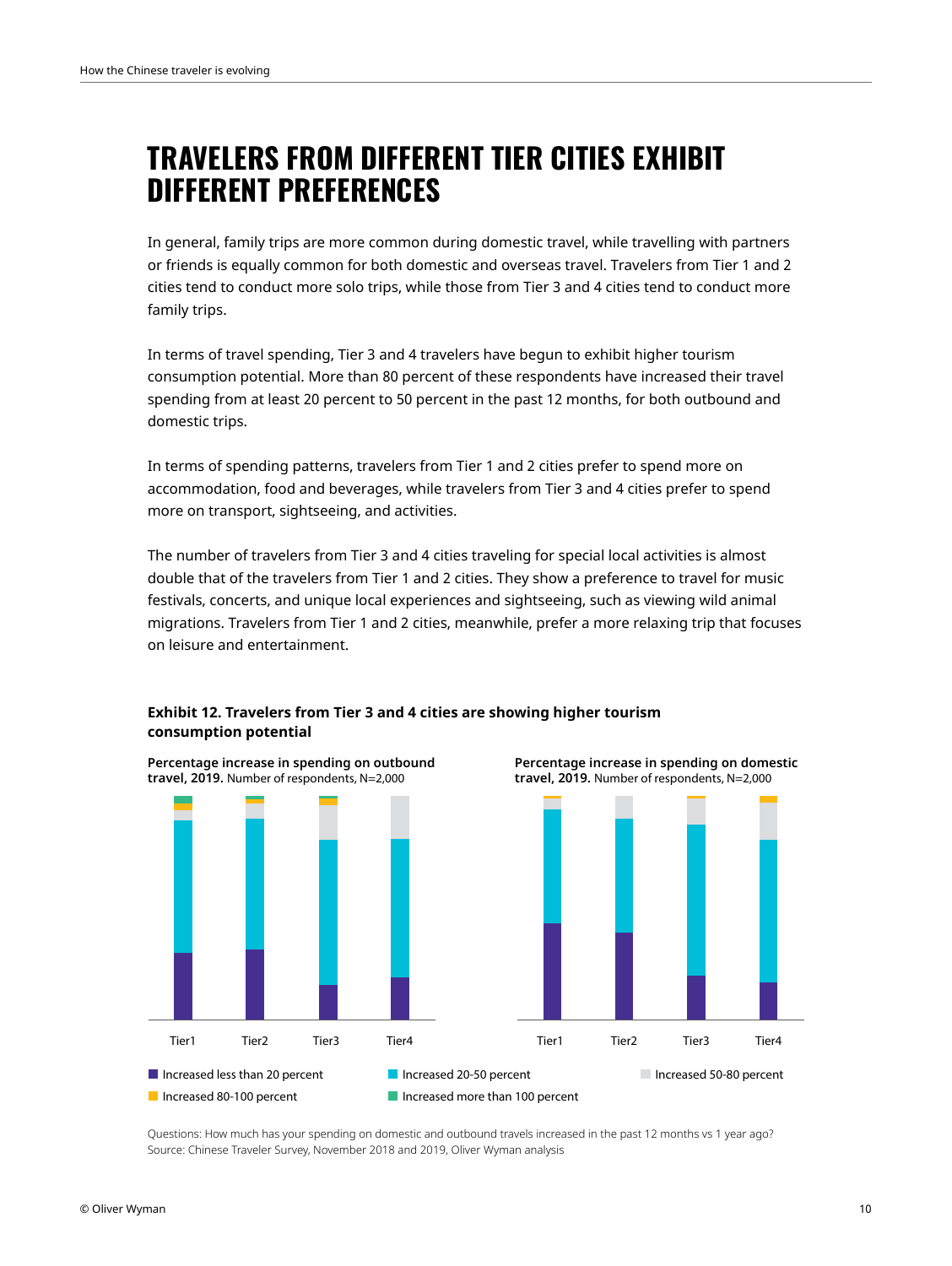## **CONCLUSION**

Overall, Chinese tourists are playing an increasingly important role in the global tourism industry, as their travel frequency and purchasing power continue to increase steadily. At the same time, tourist destinations around the globe are aiming to create a more convenient and suitable travel experience for Chinese tourists through the relaxation of visa policies and the prevalence of mobile payments. With this combination, we believe the impact of Chinese tourists on the global tourism industry will continue to grow.

In addition, Chinese tourists continue to show a higher consumption potential. In particular, they are demonstrating more sophisticated needs compared to the past. For example, Chinese tourists are increasingly keen to understand local culture and explore authentic local cuisine to help them achieve a localized experience. They are also showing a higher willingness to travel for non-mainstream sightseeing spots and share social posts with location hash tags. In addition, they are willing to spend more to reward themselves with better service, and they appreciate the convenience of being able to use established mobile apps. Last but not least, sharing social media worthy moments during their trips has become a must. These changes illustrate the growing significance of Chinese tourists' increasingly cultural, exploratory, individualized, and social needs when they travel.

The survey results show that Chinese consumers have a strong desire to travel and spend, whether they are traveling domestically or abroad. The insights regarding the changing preferences of Chinese tourists can help industry players to seize specific opportunities to grow their businesses. We believe companies in the tourism industry can dial up their efforts to offer boutique or customized travel options that feature unique local experiences of interest.

Oliver Wyman conducted a consumer survey in March, 2020 to understand the impact of COVID-19 and reveal the changes happening to the behavior of Chinese travelers. Please refer to [Chinese Travelers Favor Domestic Destinations for more](https://www.oliverwyman.com/our-expertise/insights/2020/apr/chinese-travelers-favor-domestic-destinations.html) information.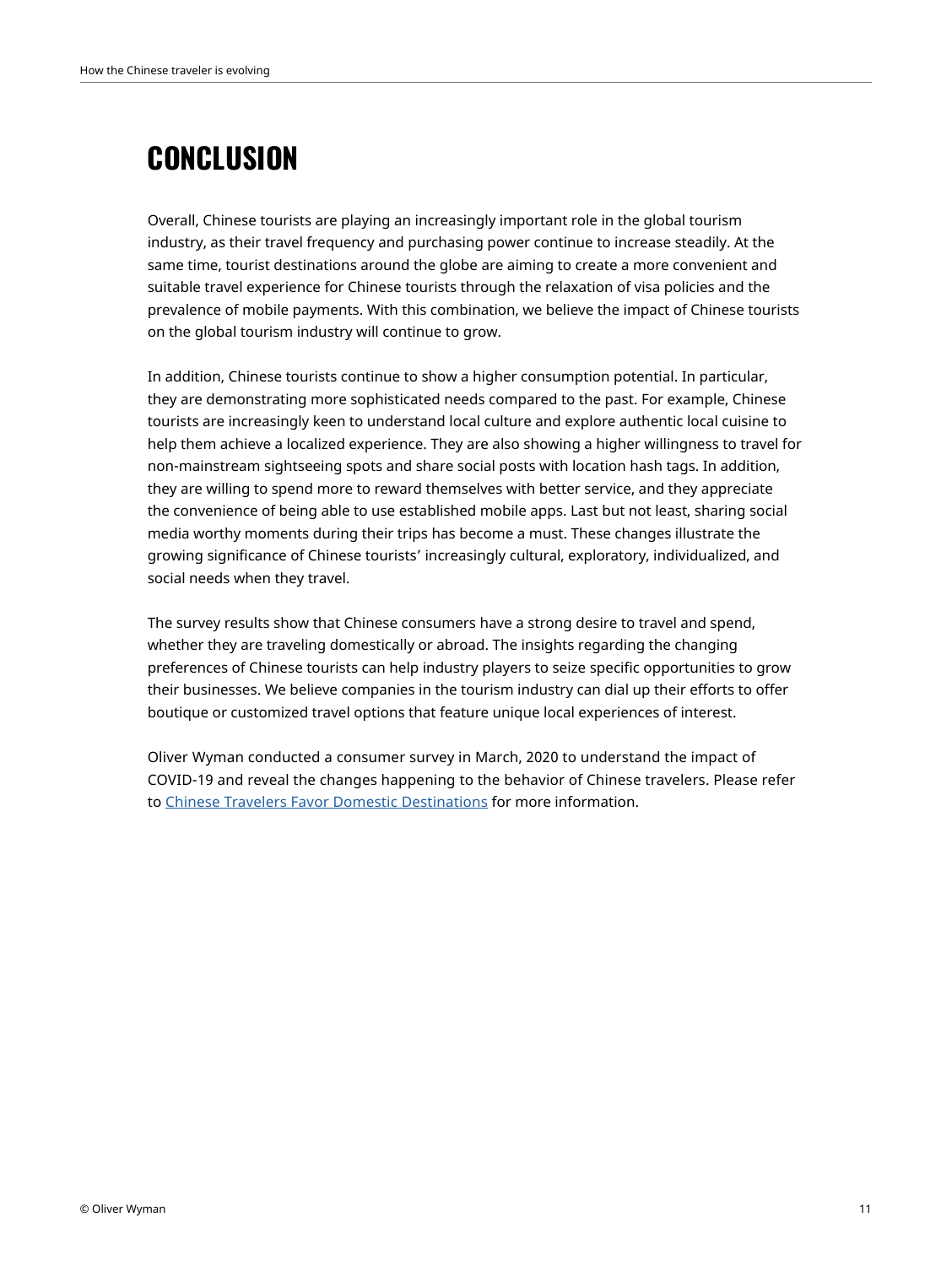## **ABOUT THE SURVEY**

The online questionnaire was fielded in Mainland China in November 2019. Oliver Wyman surveyed 2,000 travelers to understand the evolving preferences of Chinese tourists. Of the 2,000 respondents, 51 percent were male, and 49 percent were female; 73 percent of the respondents had a monthly income between RMB10,000 and RMB30,000.



**Exhibit 13. Sample demographics**

Sample size, N=2000

1. Question: how old are you?

2. Question: what is your household's monthly disposable income (pre-tax, including salary, rent, investment income etc)? 3. Question: which province and city are you currently living in?

Source: Chinese Traveler Survey, November 2019, Oliver Wyman analysis